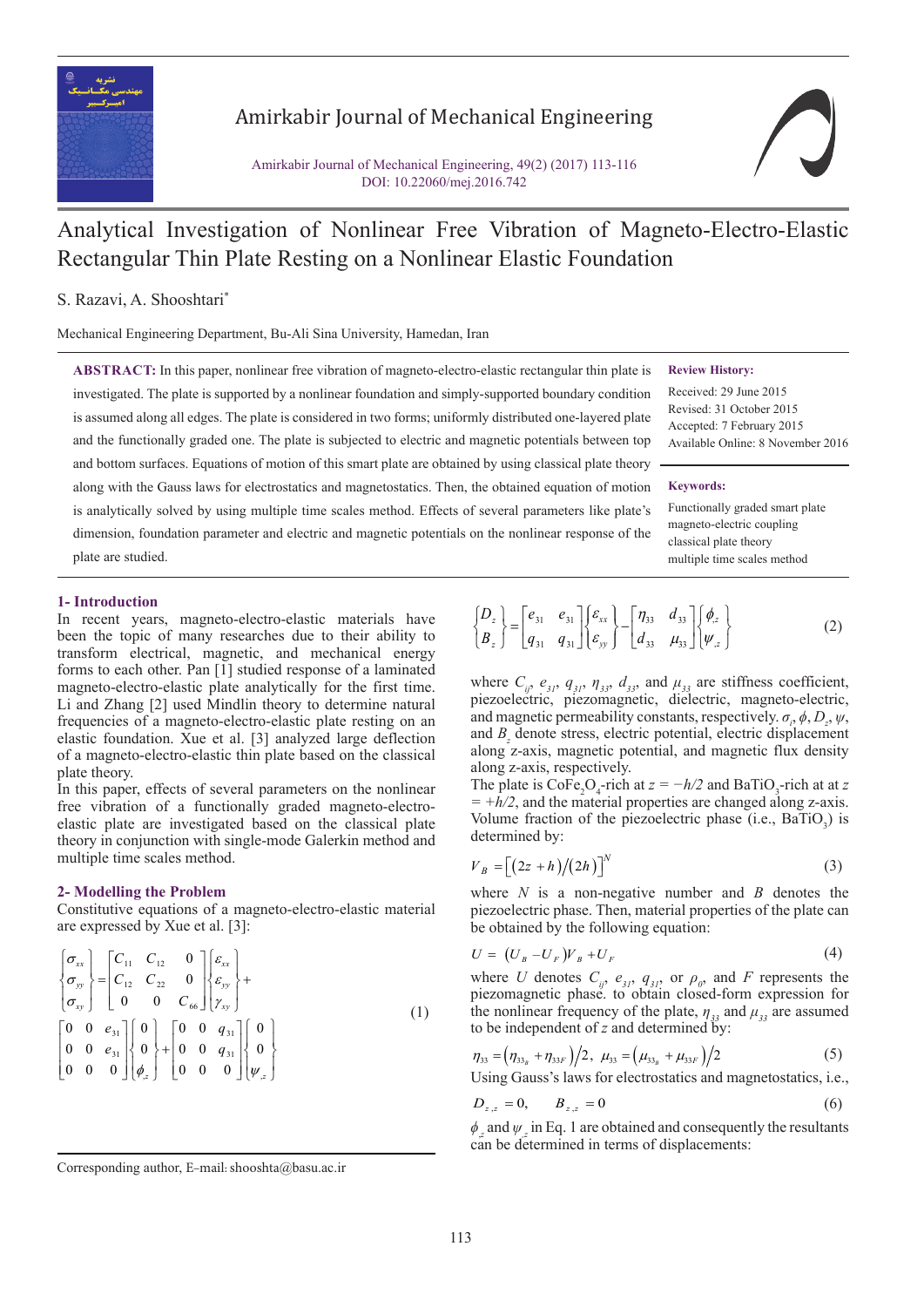$$
N_{xx} = \hat{N}_{1}w_{,x}^{2} + \hat{N}_{2}w_{,y}^{2} + \hat{N}_{3}u_{,x} + \hat{N}_{4}v_{,y} +
$$
  
\n
$$
\hat{N}_{3}w_{,xx} + \hat{N}_{6}w_{,yy} + f_{1}(V \Omega),
$$
  
\n
$$
N_{yy} = \hat{N}_{7}w_{,x}^{2} + \hat{N}_{8}w_{,y}^{2} + \hat{N}_{9}u_{,x} + \hat{N}_{10}v_{,y} +
$$
  
\n
$$
\hat{N}_{11}w_{,xx} + \hat{N}_{12}w_{,yy} + f_{1}(V \Omega),
$$
  
\n
$$
N_{xy} = \hat{N}_{13}u_{,y} + \hat{N}_{14}v_{,x} + \hat{N}_{15}w_{,x}w_{,y} + \hat{N}_{16}w_{,xy}
$$
  
\n
$$
M_{xx} = \hat{M}_{1}w_{,x}^{2} + \hat{M}_{2}w_{,y}^{2} + \hat{M}_{3}u_{,x} + \hat{M}_{4}v_{,y} +
$$
  
\n
$$
\hat{M}_{5}w_{,xx} + \hat{M}_{6}w_{,yy} + f_{2}(V \Omega),
$$
  
\n
$$
M_{yy} = \hat{M}_{7}w_{,x}^{2} + \hat{M}_{8}w_{,y}^{2} + \hat{M}_{9}u_{,x} + \hat{M}_{10}v_{,y} +
$$
  
\n
$$
\hat{M}_{11}w_{,xx} + \hat{M}_{12}w_{,yy} + f_{2}(V \Omega),
$$
  
\n
$$
M_{xy} = \hat{M}_{13}u_{,y} + \hat{M}_{14}v_{,x} + \hat{M}_{15}w_{,x}w_{,y} +
$$
  
\n
$$
\hat{M}_{16}w_{,xy}
$$

where the coefficients are functions of plate's properties and are avoided here for brevity.

Equations of motion of a plate based on the classical plate theory are expressed by Reddy [4]:

$$
N_{xx,x} + N_{xy,y} = 0 \tag{8}
$$

$$
N_{xy,x} + N_{yy,y} = 0
$$
 (9)

$$
M_{xx,xx} + 2M_{xy,xy} + M_{yy,yy} + N_{xx}w_{,xx} + 2N_{xy}w_{,xy} + N_{yy}w_{,yy} - k_{x}w^{3} = I_{0}\ddot{w}
$$
\n(10)

Substituting Eq. 7 into Eqs. 8-10, using the following trial functions for displacements

$$
u = hU(t)\sin(2\pi x/a)\sin(\pi y/b)
$$
 (11)

$$
v = hV(t)\sin(\pi x/a)\sin(2\pi y/b)
$$
 (12)

$$
w = hW(t)\sin(\pi x/a)\sin(\pi y/b)
$$
 (13)

and then by applying the Galerkin method on the resulted equations, one can obtain the following nonlinear differential equation:

$$
\ddot{W} + \omega_0^2 W + \beta W^2 + \alpha W^3 = 0 \tag{14}
$$

where  $\omega_0$  is the natural frequency of the plate.

Following the procedure presented by Nayfeh and Mook [5], Eq. 14 is solved and the nonlinear frequency is obtained:

$$
\omega_{NL} = \omega_0 + \frac{1}{8}r_0^2 \left(\frac{3}{\omega_0}\alpha - \frac{10}{3\omega_0^3}\beta^2\right)\varepsilon^2\tag{15}
$$

from which the nonlinear frequency to linear frequency ratio can be determined.

## **3- Results and Discussion**

To validate the proposed solution, nonlinear frequency ratio of an isotropic square plate is obtained by the present method and the results are compared with the published ones. The results are shown in Table 1.

In Table 2 natural frequencies of functionally graded magnetoelectro-elastic square plate are given. Figure 1 shows the backbone curve functionally graded magneto-electro-elastic plate.

**Table 1. Nonlinear frequency ratio of an isotropic square plate.**

| Method           |        |        |        |
|------------------|--------|--------|--------|
|                  | 0.2    | 0.6    | 1.0    |
| Shi et al. $[6]$ | 1.0195 | 1.1658 | 1.4163 |
| Present          | 1.0190 | 1.1598 | 1.3995 |

**Table 2. Natural frequencies (rad/s) of functionally graded magneto-electro-elastic plate (** $a = b = 100$ **h).** 

| <b>Method</b>               |                 | N       |                         |         |         |  |
|-----------------------------|-----------------|---------|-------------------------|---------|---------|--|
|                             |                 | B       |                         |         | F       |  |
| $V_{0}$ (V)                 | $\theta$        |         | 3.06113 3.62186 3.74978 |         | 4.19752 |  |
|                             | 10 <sup>3</sup> | 3.06103 | 3.62175                 | 3.74967 | 4.19852 |  |
| $\Omega$ <sub>0</sub> $(A)$ | $\theta$        | 3.06113 | 3.62186                 | 3.74978 | 4.19752 |  |
|                             |                 | 3.06113 | 3.62187                 | 3.74979 | 4.19853 |  |

It is seen from Table 2 that positive electric potential decreases the natural frequency, whereas the positive magnetic potential increases it. Moreover, Figure 1 shows that by increasing the index of volume fraction (*N*), backbone curve bend away more from the vertical axis.



**Figure 1. Backbone curve of functionally graded magnetoelectro-elastic plate**

#### **4- Conclusions**

In this paper, nonlinear free vibration of functionally graded magneto-electro-elastic plate is investigated based on the classical plate theory along with multiple time scales method. Several examples are given to validate the proposed solution and to investigate the effects of some parameters on the vibration response of this plate.

#### **References**

[1] [1] E. Pan, Exact solution for simply supported and multilayered magneto-electro-elastic plates, *TRANSACTIONS-AMERICAN SOCIETY OF MECHANICAL ENGINEERS JOURNAL OF APPLIED MECHANICS*, 68(4) (2001) 608-618.